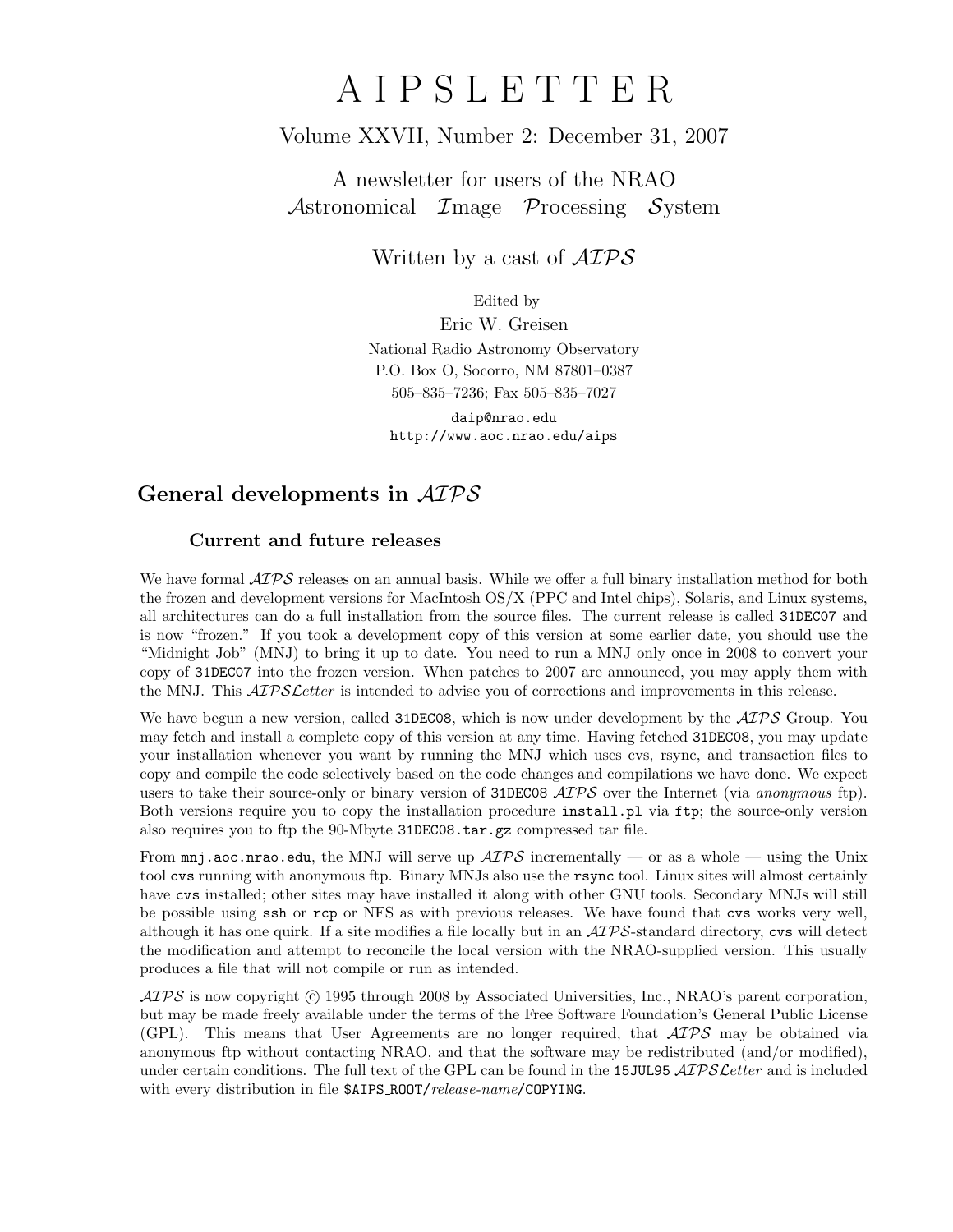#### Installing a new version

If compiling locally, new releases must be installed from the tar ball for that release. If using the binary installation, a full new installation must also be done with rsync. The cvs system requires this. When installing a new  $\mathcal{A} \mathcal{I} \mathcal{P} \mathcal{S}$  release in a system that already has a previous release, we recommend that install.pl be used and that the previous release be left in place, at least until the installation has been seen to work. If you do this, then you will not have to re-edit the disk, printer, and tape lists and can simply skip all those pages in the install.pl menus. The old \$HOME/.AIPSRC file may be left in place, but it will need to be edited. The lines giving the DOWNLOADED and UNPACKED parameters should be deleted and the CCOMOPT line should be changed to point to the current release rather than the previous one — the -I parameter really should be -I\$INC but it gets its full path name instead. This forces a re-edit with each release. If you have made special versions of UPDCONFIG and do\_daily.host, you should preserve them under new names and restore them after the install. If you have an odd set of  $\mathcal{AIPS}$  versions, the \$AIPS ROOT/AIPSPATH. \*SH files may need to be edited after the install to set the desired versions.

For Linux, Solaris Ultra, and MacIntosh systems, a binary installation could be available from CDrom, supported by install.pl. Alternatively, the frozen version may be installed with the binary installation method now present in install.pl. The ftp site for downloading files directly has been eliminated.

# AIPS Distribution

We are now able to log apparent MNJ accesses, downloads of the tar balls and rsync accesses. We count these by unique IP address. Since dial-up and some university connections may be assigned different IP addresses at different times, this will be a bit of an over-estimate of actual sites. However, a single IP address is often used to provide  $\mathcal{A} \mathcal{I} \mathcal{P} \mathcal{S}$  to a number of computers, so these numbers are at the same time an under-estimate of the number of computers running current versions of AIPS. In 2007, a total of 277 different IP addresses downloaded the frozen form of 31DEC06 and 965 IP addresses downloaded 31DEC07 in tarball or binary form. Fully 1385 IP addresses accessed the NRAO cvs master. Each of these has at least installed 31DEC07 and 304 appear to have run the MNJ on 31DEC07 at least occasionally. The total number of unique IP addresses in these three lists was 1811. 161 sites accessed 31DEC06 in binary form, while 669 sites used the binary form of 31DEC07. The attached figure shows the cumulative number of unique sites, cvs access sites, tar-ball/binary download sites and binary access sites known to us as a function of week in 2007. These numbers represent substantial increases over those for 2006.

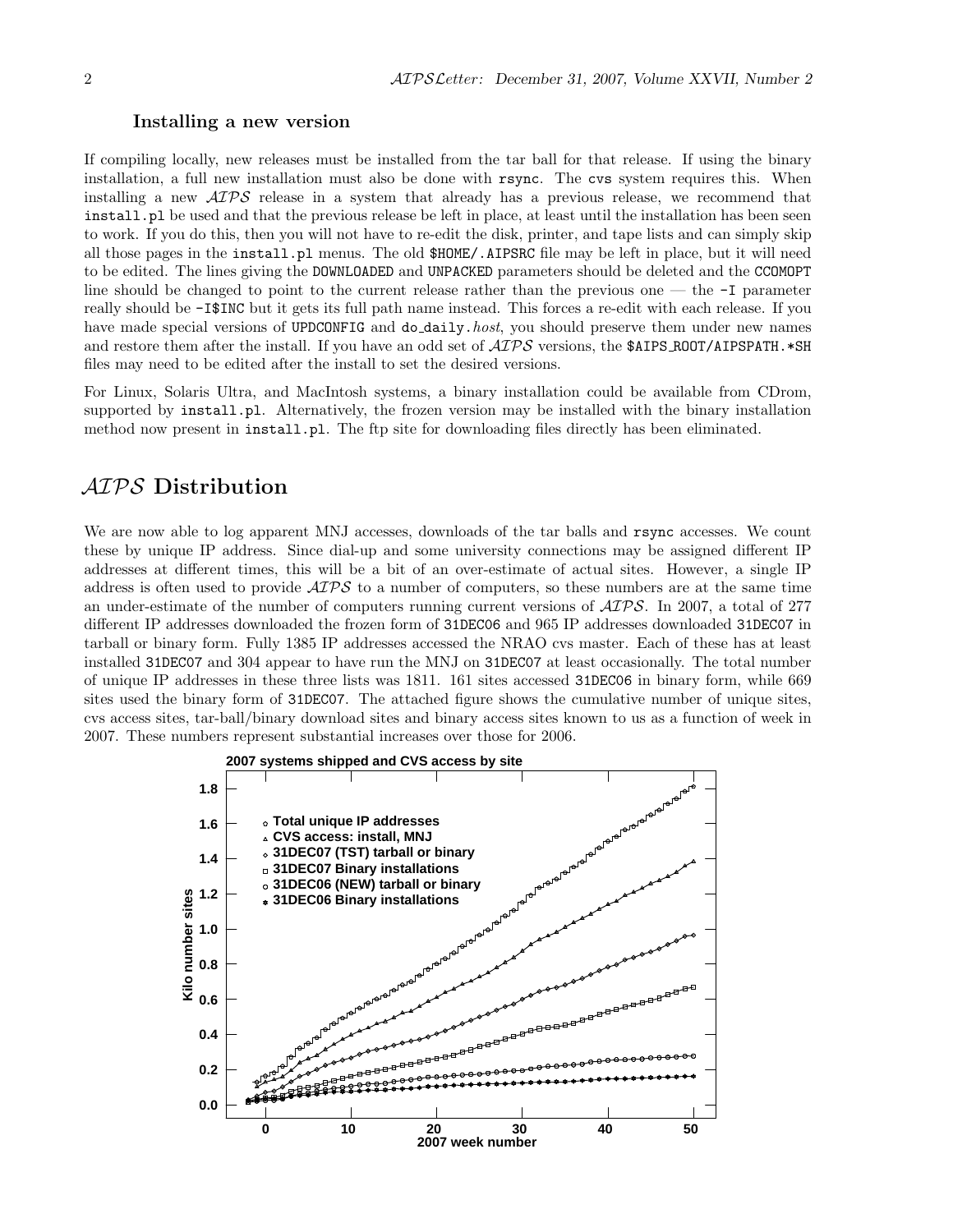Since the registration system, always under-utilized, has now been abandoned, we are left with analysis by IP address. The table below lists the IP addresses for 2007 by the final qualifier for shipments of 31DEC07, 31DEC06, and access to the cvs site. The numbers in the cvs column include those sites that install or run a midnight job for these releases. The comments come from what appears to be a semi-official list of Internet codes. Sorting is on the "unique" column, which counts unique IP addresses over the other three columns:

| 110<br>$\overline{353}$<br>403<br>Network<br>19<br>net<br>$35\,$<br>$220\,$<br>$300\,$<br>373<br>US Educational<br>$_{\rm edu}$<br>$\,29$<br>$58\,$<br>69<br>88<br>Japan<br>jp<br>16<br>48<br>69<br>46<br>United Kingdom<br>uk<br>de<br>$\overline{7}$<br>25<br>37<br>$53\,$<br>Germany<br>11<br>$\,29$<br>31<br>49<br>US Commercial<br>com<br>12<br>$32\,$<br>10<br>$38\,$<br>India<br>in<br>$\overline{5}$<br>23<br>$30\,$<br>$34\,$<br>Spain<br>$\mathop{\mathrm{es}}$<br>$\overline{5}$<br>22<br>25<br>$33\,$<br>Netherlands<br>n<br>8<br>19<br>$23\,$<br>$33\,$<br>Australia<br>au<br>$\,6$<br>23<br>it<br>17<br>$33\,$<br>Italy<br>$\sqrt{2}$<br>$31\,$<br>$23\,$<br>$22\,$<br>Canada<br>ca<br>3<br>13<br>$19\,$<br>$24\,$<br>Non-Profit Organization<br>org<br>3<br>12<br>$15\,$<br>20<br>Poland<br>$\mathbf{p}$<br>$\overline{7}$<br>$_{\rm fr}$<br>11<br>11<br>17<br>France<br>12<br>$\overline{4}$<br>$\overline{7}$<br>17<br>South Africa<br>za<br>$\overline{5}$<br>10<br>11<br>15<br><b>US</b> Government<br>gov<br>$\overline{7}$<br>10<br>$\overline{7}$<br>13<br>Mexico<br>mx<br>$\bf 5$<br>$\,6$<br>$\boldsymbol{9}$<br>13<br>Russian Federation<br>ru<br>13<br>$\mathbf{1}$<br>7<br>$\boldsymbol{9}$<br><b>Brazil</b><br>$_{\rm br}$<br>mil<br>$\boldsymbol{0}$<br>11<br>$\overline{7}$<br>12<br>US Military<br>$\sqrt{3}$<br>$\boldsymbol{6}$<br>$\,6$<br>$8\,$<br>Ireland<br>ie<br>$\mathbf{1}$<br>$\sqrt{3}$<br>$\overline{5}$<br>$\overline{7}$<br>Sweden<br>se<br>$\mathbf{1}$<br>$\mathbf 1$<br>$\overline{4}$<br>$\,6$<br>Greece<br>gr<br>$\overline{2}$<br>$\overline{4}$<br>$\overline{4}$<br>$\bf 5$<br>Taiwan<br>tw<br>$\bf 5$<br>$\boldsymbol{0}$<br>$\overline{4}$<br>$\bf 5$<br>Portugal<br>pt<br>$\overline{2}$<br>$\overline{2}$<br>$\overline{2}$<br>$\overline{4}$<br>China<br>cn<br>$\overline{2}$<br>$\mathbf{1}$<br>$\sqrt{2}$<br>$\sqrt{3}$<br>Belgium<br>be<br>$\overline{2}$<br>3<br>$\overline{2}$<br>cl<br>$\boldsymbol{0}$<br>Chile<br>$\overline{2}$<br>$\boldsymbol{3}$<br>3<br>$\boldsymbol{0}$<br>Peru<br>pe<br>$\overline{2}$<br>$\mathbf{1}$<br>$\overline{2}$<br>$\boldsymbol{0}$<br>hu<br>Hungary<br>$\overline{2}$<br>$\overline{2}$<br>$\boldsymbol{0}$<br>Ukraine<br>$\boldsymbol{0}$<br>ua<br>$\mathbf 1$<br>$\mathbf{1}$<br>$\boldsymbol{0}$<br>$\boldsymbol{0}$<br>Old style Arpanet<br>arpa<br>$\mathbf{1}$<br>$\mathbf{1}$<br>$\boldsymbol{0}$<br>$\mathbf{1}$<br>Argentina<br>ar<br>$\mathbf{1}$<br>$\mathbf{1}$<br>Mauritius<br>$\boldsymbol{0}$<br>$\boldsymbol{0}$<br>mu |
|-------------------------------------------------------------------------------------------------------------------------------------------------------------------------------------------------------------------------------------------------------------------------------------------------------------------------------------------------------------------------------------------------------------------------------------------------------------------------------------------------------------------------------------------------------------------------------------------------------------------------------------------------------------------------------------------------------------------------------------------------------------------------------------------------------------------------------------------------------------------------------------------------------------------------------------------------------------------------------------------------------------------------------------------------------------------------------------------------------------------------------------------------------------------------------------------------------------------------------------------------------------------------------------------------------------------------------------------------------------------------------------------------------------------------------------------------------------------------------------------------------------------------------------------------------------------------------------------------------------------------------------------------------------------------------------------------------------------------------------------------------------------------------------------------------------------------------------------------------------------------------------------------------------------------------------------------------------------------------------------------------------------------------------------------------------------------------------------------------------------------------------------------------------------------------------------------------------------------------------------------------------------------------------------------------------------------------------------------------------------------------------------------------------------------------------------------------------------------------------------------------------------------------------------|
|                                                                                                                                                                                                                                                                                                                                                                                                                                                                                                                                                                                                                                                                                                                                                                                                                                                                                                                                                                                                                                                                                                                                                                                                                                                                                                                                                                                                                                                                                                                                                                                                                                                                                                                                                                                                                                                                                                                                                                                                                                                                                                                                                                                                                                                                                                                                                                                                                                                                                                                                           |
|                                                                                                                                                                                                                                                                                                                                                                                                                                                                                                                                                                                                                                                                                                                                                                                                                                                                                                                                                                                                                                                                                                                                                                                                                                                                                                                                                                                                                                                                                                                                                                                                                                                                                                                                                                                                                                                                                                                                                                                                                                                                                                                                                                                                                                                                                                                                                                                                                                                                                                                                           |
|                                                                                                                                                                                                                                                                                                                                                                                                                                                                                                                                                                                                                                                                                                                                                                                                                                                                                                                                                                                                                                                                                                                                                                                                                                                                                                                                                                                                                                                                                                                                                                                                                                                                                                                                                                                                                                                                                                                                                                                                                                                                                                                                                                                                                                                                                                                                                                                                                                                                                                                                           |
|                                                                                                                                                                                                                                                                                                                                                                                                                                                                                                                                                                                                                                                                                                                                                                                                                                                                                                                                                                                                                                                                                                                                                                                                                                                                                                                                                                                                                                                                                                                                                                                                                                                                                                                                                                                                                                                                                                                                                                                                                                                                                                                                                                                                                                                                                                                                                                                                                                                                                                                                           |
|                                                                                                                                                                                                                                                                                                                                                                                                                                                                                                                                                                                                                                                                                                                                                                                                                                                                                                                                                                                                                                                                                                                                                                                                                                                                                                                                                                                                                                                                                                                                                                                                                                                                                                                                                                                                                                                                                                                                                                                                                                                                                                                                                                                                                                                                                                                                                                                                                                                                                                                                           |
|                                                                                                                                                                                                                                                                                                                                                                                                                                                                                                                                                                                                                                                                                                                                                                                                                                                                                                                                                                                                                                                                                                                                                                                                                                                                                                                                                                                                                                                                                                                                                                                                                                                                                                                                                                                                                                                                                                                                                                                                                                                                                                                                                                                                                                                                                                                                                                                                                                                                                                                                           |
|                                                                                                                                                                                                                                                                                                                                                                                                                                                                                                                                                                                                                                                                                                                                                                                                                                                                                                                                                                                                                                                                                                                                                                                                                                                                                                                                                                                                                                                                                                                                                                                                                                                                                                                                                                                                                                                                                                                                                                                                                                                                                                                                                                                                                                                                                                                                                                                                                                                                                                                                           |
|                                                                                                                                                                                                                                                                                                                                                                                                                                                                                                                                                                                                                                                                                                                                                                                                                                                                                                                                                                                                                                                                                                                                                                                                                                                                                                                                                                                                                                                                                                                                                                                                                                                                                                                                                                                                                                                                                                                                                                                                                                                                                                                                                                                                                                                                                                                                                                                                                                                                                                                                           |
|                                                                                                                                                                                                                                                                                                                                                                                                                                                                                                                                                                                                                                                                                                                                                                                                                                                                                                                                                                                                                                                                                                                                                                                                                                                                                                                                                                                                                                                                                                                                                                                                                                                                                                                                                                                                                                                                                                                                                                                                                                                                                                                                                                                                                                                                                                                                                                                                                                                                                                                                           |
|                                                                                                                                                                                                                                                                                                                                                                                                                                                                                                                                                                                                                                                                                                                                                                                                                                                                                                                                                                                                                                                                                                                                                                                                                                                                                                                                                                                                                                                                                                                                                                                                                                                                                                                                                                                                                                                                                                                                                                                                                                                                                                                                                                                                                                                                                                                                                                                                                                                                                                                                           |
|                                                                                                                                                                                                                                                                                                                                                                                                                                                                                                                                                                                                                                                                                                                                                                                                                                                                                                                                                                                                                                                                                                                                                                                                                                                                                                                                                                                                                                                                                                                                                                                                                                                                                                                                                                                                                                                                                                                                                                                                                                                                                                                                                                                                                                                                                                                                                                                                                                                                                                                                           |
|                                                                                                                                                                                                                                                                                                                                                                                                                                                                                                                                                                                                                                                                                                                                                                                                                                                                                                                                                                                                                                                                                                                                                                                                                                                                                                                                                                                                                                                                                                                                                                                                                                                                                                                                                                                                                                                                                                                                                                                                                                                                                                                                                                                                                                                                                                                                                                                                                                                                                                                                           |
|                                                                                                                                                                                                                                                                                                                                                                                                                                                                                                                                                                                                                                                                                                                                                                                                                                                                                                                                                                                                                                                                                                                                                                                                                                                                                                                                                                                                                                                                                                                                                                                                                                                                                                                                                                                                                                                                                                                                                                                                                                                                                                                                                                                                                                                                                                                                                                                                                                                                                                                                           |
|                                                                                                                                                                                                                                                                                                                                                                                                                                                                                                                                                                                                                                                                                                                                                                                                                                                                                                                                                                                                                                                                                                                                                                                                                                                                                                                                                                                                                                                                                                                                                                                                                                                                                                                                                                                                                                                                                                                                                                                                                                                                                                                                                                                                                                                                                                                                                                                                                                                                                                                                           |
|                                                                                                                                                                                                                                                                                                                                                                                                                                                                                                                                                                                                                                                                                                                                                                                                                                                                                                                                                                                                                                                                                                                                                                                                                                                                                                                                                                                                                                                                                                                                                                                                                                                                                                                                                                                                                                                                                                                                                                                                                                                                                                                                                                                                                                                                                                                                                                                                                                                                                                                                           |
|                                                                                                                                                                                                                                                                                                                                                                                                                                                                                                                                                                                                                                                                                                                                                                                                                                                                                                                                                                                                                                                                                                                                                                                                                                                                                                                                                                                                                                                                                                                                                                                                                                                                                                                                                                                                                                                                                                                                                                                                                                                                                                                                                                                                                                                                                                                                                                                                                                                                                                                                           |
|                                                                                                                                                                                                                                                                                                                                                                                                                                                                                                                                                                                                                                                                                                                                                                                                                                                                                                                                                                                                                                                                                                                                                                                                                                                                                                                                                                                                                                                                                                                                                                                                                                                                                                                                                                                                                                                                                                                                                                                                                                                                                                                                                                                                                                                                                                                                                                                                                                                                                                                                           |
|                                                                                                                                                                                                                                                                                                                                                                                                                                                                                                                                                                                                                                                                                                                                                                                                                                                                                                                                                                                                                                                                                                                                                                                                                                                                                                                                                                                                                                                                                                                                                                                                                                                                                                                                                                                                                                                                                                                                                                                                                                                                                                                                                                                                                                                                                                                                                                                                                                                                                                                                           |
|                                                                                                                                                                                                                                                                                                                                                                                                                                                                                                                                                                                                                                                                                                                                                                                                                                                                                                                                                                                                                                                                                                                                                                                                                                                                                                                                                                                                                                                                                                                                                                                                                                                                                                                                                                                                                                                                                                                                                                                                                                                                                                                                                                                                                                                                                                                                                                                                                                                                                                                                           |
|                                                                                                                                                                                                                                                                                                                                                                                                                                                                                                                                                                                                                                                                                                                                                                                                                                                                                                                                                                                                                                                                                                                                                                                                                                                                                                                                                                                                                                                                                                                                                                                                                                                                                                                                                                                                                                                                                                                                                                                                                                                                                                                                                                                                                                                                                                                                                                                                                                                                                                                                           |
|                                                                                                                                                                                                                                                                                                                                                                                                                                                                                                                                                                                                                                                                                                                                                                                                                                                                                                                                                                                                                                                                                                                                                                                                                                                                                                                                                                                                                                                                                                                                                                                                                                                                                                                                                                                                                                                                                                                                                                                                                                                                                                                                                                                                                                                                                                                                                                                                                                                                                                                                           |
|                                                                                                                                                                                                                                                                                                                                                                                                                                                                                                                                                                                                                                                                                                                                                                                                                                                                                                                                                                                                                                                                                                                                                                                                                                                                                                                                                                                                                                                                                                                                                                                                                                                                                                                                                                                                                                                                                                                                                                                                                                                                                                                                                                                                                                                                                                                                                                                                                                                                                                                                           |
|                                                                                                                                                                                                                                                                                                                                                                                                                                                                                                                                                                                                                                                                                                                                                                                                                                                                                                                                                                                                                                                                                                                                                                                                                                                                                                                                                                                                                                                                                                                                                                                                                                                                                                                                                                                                                                                                                                                                                                                                                                                                                                                                                                                                                                                                                                                                                                                                                                                                                                                                           |
|                                                                                                                                                                                                                                                                                                                                                                                                                                                                                                                                                                                                                                                                                                                                                                                                                                                                                                                                                                                                                                                                                                                                                                                                                                                                                                                                                                                                                                                                                                                                                                                                                                                                                                                                                                                                                                                                                                                                                                                                                                                                                                                                                                                                                                                                                                                                                                                                                                                                                                                                           |
|                                                                                                                                                                                                                                                                                                                                                                                                                                                                                                                                                                                                                                                                                                                                                                                                                                                                                                                                                                                                                                                                                                                                                                                                                                                                                                                                                                                                                                                                                                                                                                                                                                                                                                                                                                                                                                                                                                                                                                                                                                                                                                                                                                                                                                                                                                                                                                                                                                                                                                                                           |
|                                                                                                                                                                                                                                                                                                                                                                                                                                                                                                                                                                                                                                                                                                                                                                                                                                                                                                                                                                                                                                                                                                                                                                                                                                                                                                                                                                                                                                                                                                                                                                                                                                                                                                                                                                                                                                                                                                                                                                                                                                                                                                                                                                                                                                                                                                                                                                                                                                                                                                                                           |
|                                                                                                                                                                                                                                                                                                                                                                                                                                                                                                                                                                                                                                                                                                                                                                                                                                                                                                                                                                                                                                                                                                                                                                                                                                                                                                                                                                                                                                                                                                                                                                                                                                                                                                                                                                                                                                                                                                                                                                                                                                                                                                                                                                                                                                                                                                                                                                                                                                                                                                                                           |
|                                                                                                                                                                                                                                                                                                                                                                                                                                                                                                                                                                                                                                                                                                                                                                                                                                                                                                                                                                                                                                                                                                                                                                                                                                                                                                                                                                                                                                                                                                                                                                                                                                                                                                                                                                                                                                                                                                                                                                                                                                                                                                                                                                                                                                                                                                                                                                                                                                                                                                                                           |
|                                                                                                                                                                                                                                                                                                                                                                                                                                                                                                                                                                                                                                                                                                                                                                                                                                                                                                                                                                                                                                                                                                                                                                                                                                                                                                                                                                                                                                                                                                                                                                                                                                                                                                                                                                                                                                                                                                                                                                                                                                                                                                                                                                                                                                                                                                                                                                                                                                                                                                                                           |
|                                                                                                                                                                                                                                                                                                                                                                                                                                                                                                                                                                                                                                                                                                                                                                                                                                                                                                                                                                                                                                                                                                                                                                                                                                                                                                                                                                                                                                                                                                                                                                                                                                                                                                                                                                                                                                                                                                                                                                                                                                                                                                                                                                                                                                                                                                                                                                                                                                                                                                                                           |
|                                                                                                                                                                                                                                                                                                                                                                                                                                                                                                                                                                                                                                                                                                                                                                                                                                                                                                                                                                                                                                                                                                                                                                                                                                                                                                                                                                                                                                                                                                                                                                                                                                                                                                                                                                                                                                                                                                                                                                                                                                                                                                                                                                                                                                                                                                                                                                                                                                                                                                                                           |
|                                                                                                                                                                                                                                                                                                                                                                                                                                                                                                                                                                                                                                                                                                                                                                                                                                                                                                                                                                                                                                                                                                                                                                                                                                                                                                                                                                                                                                                                                                                                                                                                                                                                                                                                                                                                                                                                                                                                                                                                                                                                                                                                                                                                                                                                                                                                                                                                                                                                                                                                           |
|                                                                                                                                                                                                                                                                                                                                                                                                                                                                                                                                                                                                                                                                                                                                                                                                                                                                                                                                                                                                                                                                                                                                                                                                                                                                                                                                                                                                                                                                                                                                                                                                                                                                                                                                                                                                                                                                                                                                                                                                                                                                                                                                                                                                                                                                                                                                                                                                                                                                                                                                           |
|                                                                                                                                                                                                                                                                                                                                                                                                                                                                                                                                                                                                                                                                                                                                                                                                                                                                                                                                                                                                                                                                                                                                                                                                                                                                                                                                                                                                                                                                                                                                                                                                                                                                                                                                                                                                                                                                                                                                                                                                                                                                                                                                                                                                                                                                                                                                                                                                                                                                                                                                           |
|                                                                                                                                                                                                                                                                                                                                                                                                                                                                                                                                                                                                                                                                                                                                                                                                                                                                                                                                                                                                                                                                                                                                                                                                                                                                                                                                                                                                                                                                                                                                                                                                                                                                                                                                                                                                                                                                                                                                                                                                                                                                                                                                                                                                                                                                                                                                                                                                                                                                                                                                           |
| i<br>$\boldsymbol{0}$<br>$\mathbf{1}$<br>$\mathbf{1}$<br>$\mathbf{1}$<br>Israel                                                                                                                                                                                                                                                                                                                                                                                                                                                                                                                                                                                                                                                                                                                                                                                                                                                                                                                                                                                                                                                                                                                                                                                                                                                                                                                                                                                                                                                                                                                                                                                                                                                                                                                                                                                                                                                                                                                                                                                                                                                                                                                                                                                                                                                                                                                                                                                                                                                           |
| $\boldsymbol{0}$<br>$\mathbf{1}$<br>$\boldsymbol{0}$<br>$\mathbf{1}$<br>Norway<br>nо                                                                                                                                                                                                                                                                                                                                                                                                                                                                                                                                                                                                                                                                                                                                                                                                                                                                                                                                                                                                                                                                                                                                                                                                                                                                                                                                                                                                                                                                                                                                                                                                                                                                                                                                                                                                                                                                                                                                                                                                                                                                                                                                                                                                                                                                                                                                                                                                                                                      |
| $\mathbf{f}$<br>$\boldsymbol{0}$<br>$\mathbf 1$<br>$\boldsymbol{0}$<br>$\mathbf{1}$<br>Finland                                                                                                                                                                                                                                                                                                                                                                                                                                                                                                                                                                                                                                                                                                                                                                                                                                                                                                                                                                                                                                                                                                                                                                                                                                                                                                                                                                                                                                                                                                                                                                                                                                                                                                                                                                                                                                                                                                                                                                                                                                                                                                                                                                                                                                                                                                                                                                                                                                            |
| $\mathbf{1}$<br>${\rm ch}$<br>$\boldsymbol{0}$<br>$\boldsymbol{0}$<br>$\mathbf{1}$<br>Switzerland                                                                                                                                                                                                                                                                                                                                                                                                                                                                                                                                                                                                                                                                                                                                                                                                                                                                                                                                                                                                                                                                                                                                                                                                                                                                                                                                                                                                                                                                                                                                                                                                                                                                                                                                                                                                                                                                                                                                                                                                                                                                                                                                                                                                                                                                                                                                                                                                                                         |
| $\mathbf{1}$<br>$\mathbf{1}$<br>$\boldsymbol{0}$<br>$\mathbf{1}$<br>Egypt<br>eg                                                                                                                                                                                                                                                                                                                                                                                                                                                                                                                                                                                                                                                                                                                                                                                                                                                                                                                                                                                                                                                                                                                                                                                                                                                                                                                                                                                                                                                                                                                                                                                                                                                                                                                                                                                                                                                                                                                                                                                                                                                                                                                                                                                                                                                                                                                                                                                                                                                           |
| lt<br>$\mathbf{1}$<br>$\mathbf{1}$<br>Lithuania<br>$\boldsymbol{0}$<br>$\boldsymbol{0}$                                                                                                                                                                                                                                                                                                                                                                                                                                                                                                                                                                                                                                                                                                                                                                                                                                                                                                                                                                                                                                                                                                                                                                                                                                                                                                                                                                                                                                                                                                                                                                                                                                                                                                                                                                                                                                                                                                                                                                                                                                                                                                                                                                                                                                                                                                                                                                                                                                                   |
| Honduras<br>$\boldsymbol{0}$<br>$\boldsymbol{0}$<br>hn<br>$\boldsymbol{0}$<br>$\mathbf{1}$                                                                                                                                                                                                                                                                                                                                                                                                                                                                                                                                                                                                                                                                                                                                                                                                                                                                                                                                                                                                                                                                                                                                                                                                                                                                                                                                                                                                                                                                                                                                                                                                                                                                                                                                                                                                                                                                                                                                                                                                                                                                                                                                                                                                                                                                                                                                                                                                                                                |
| $\overline{2}$<br>$\,6\,$<br>$\bf 5$<br>None<br>$\boldsymbol{0}$                                                                                                                                                                                                                                                                                                                                                                                                                                                                                                                                                                                                                                                                                                                                                                                                                                                                                                                                                                                                                                                                                                                                                                                                                                                                                                                                                                                                                                                                                                                                                                                                                                                                                                                                                                                                                                                                                                                                                                                                                                                                                                                                                                                                                                                                                                                                                                                                                                                                          |
| Unknown<br>73<br>199<br>288<br>$368\,$                                                                                                                                                                                                                                                                                                                                                                                                                                                                                                                                                                                                                                                                                                                                                                                                                                                                                                                                                                                                                                                                                                                                                                                                                                                                                                                                                                                                                                                                                                                                                                                                                                                                                                                                                                                                                                                                                                                                                                                                                                                                                                                                                                                                                                                                                                                                                                                                                                                                                                    |
| $\overline{277}$<br>$\overline{965}$<br>1385<br>Total<br>1811                                                                                                                                                                                                                                                                                                                                                                                                                                                                                                                                                                                                                                                                                                                                                                                                                                                                                                                                                                                                                                                                                                                                                                                                                                                                                                                                                                                                                                                                                                                                                                                                                                                                                                                                                                                                                                                                                                                                                                                                                                                                                                                                                                                                                                                                                                                                                                                                                                                                             |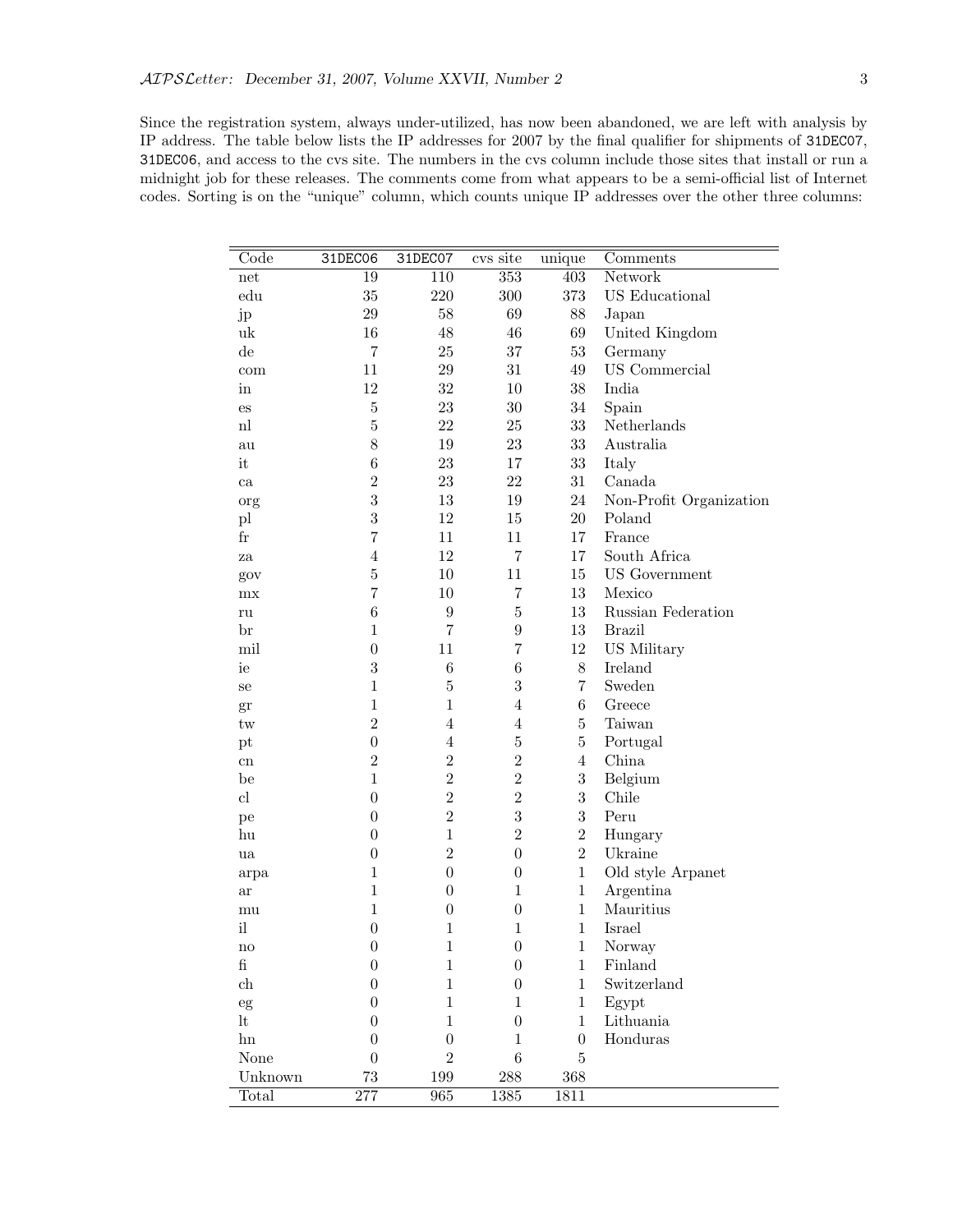# Preview of coming attractions

The 31DEC08 release already contains a few minor changes that we decided were a bit risky or not needed in 31DEC07. There are counters of I/O transactions by ZMIO and ZFIO that can be displayed when tasks end by issuing the AIPS verb SETDEBUG to a value greater than zero. This will be of use when we re-examine imaging algorithms to try to reduce I/O to improve performance. The enormous data sets which the EVLA will produce require us to examine this issue closely. The task IMEAN has had the DOINVERS option added, which led to changes to IMSTAT as well. The  $\mathcal{C}ookBook$  is being reviewed thoroughly and updates, which will be available to all versions, will appear soon.

# Improvements of interest to users in 31DEC07

We expect to continue publishing the  $ATPSLetter$  every six months along with the annual releases. There have been a number of changes in 31DEC07. In the last six months, we have developed new tasks TAPPE to append one version of a table to another version, TYSMO to edit and smooth system temperature tables, TYAPL to remove and/or apply system temperature corrections to uv data, FLOPM to reverse the spectral order of a data set with or without special fixes for a VLA issue, and HAFIX to determine if there is a time error in the  $(u, v, w)$  values in a data set. A stand-alone program REBYTE was created to convert the byte order of whole AIPS directories. This should ease users' transitions from Solaris and Mac PPC to Linux and Mac Intel computers. Described in the June 30, 2007 AIPS Letter were changes in 31DEC07 including new tasks OOSUB to apply a model to visibility data with spectral-dependent corrections, VLANT to correct phases for corrections in the antenna locations at the VLA, CUBIT (written by Judith Irwin) to fit models to full spectral cubes, and UVDI1 to subtract the average of one uv data set from another. New verbs include VLA, EVLA, VLBA and HSA which read an antenna table and place suitable antenna numbers on the POPS stack.

31DEC06 contains a revision of FILLM required to support the new data form which the VLA began producing on June 27, 2007. VLA users must upgrade their copy of  $\mathcal{AIPS}$  to read these data. Also, 31DEC07 contains a significant change to FITAB. This task is used to fill the archive with partially processed data from the VLBA and more fully processed (pipelined) data from the VLA. Versions of AIPS prior to October 15, 2007 are unable to read these data.

31DEC04 and later releases use a new numbering scheme for magnetic tape logical unit numbers that is incompatible with previous versions. Thus all tape tasks and the server TPMON must be from 31DEC04 or later. Other than this, 31DEC07 is compatible in all major ways with the with the 15OCT98 and later releases. There are significant incompatibilities with older versions.

## UV data input/output

### FILLM

FILLM, the task that translates VLA on-line data into  $\mathcal{AIPS}$ , was changed quite a bit during the first half of 2007; see the June 30  $\mathcal{A} \mathcal{I} \mathcal{P} \mathcal{S} \mathcal{L} \mathcal{E}$  test. The most significant change in the last half of 2007 was the long overdue change in the recorded times to the center of the sample interval. Previously, the times differed from the center time by one-half of the on-line integration time (traditionally 10 seconds, but no longer limited to that). This affects usage of UVFIX which required a time offset to be applied, but now only for data filled by versions of FILLM prior to July 5, 2007. A message is written by FILLM warning you of this change.

Other changes in FILLM include correcting the help file to tell the truth about CPARM(2)=1, which only masks the  $T_{\text{sys}}$  fluctuating error condition, correcting the total bandwidth recorded in the source table, and correcting a mismatch in the default nominal sensitivity when it is recorded as zero. The new capability of FILLM to load correlation coefficients (rather than data corrected by system temperature) was enhanced by writing a header keyword to record the presence (or absence) of correlation coefficients and by writing correct weights for correlation coefficients. The weights for correlation coefficients are constant with scaling only for bandwidth and integration time.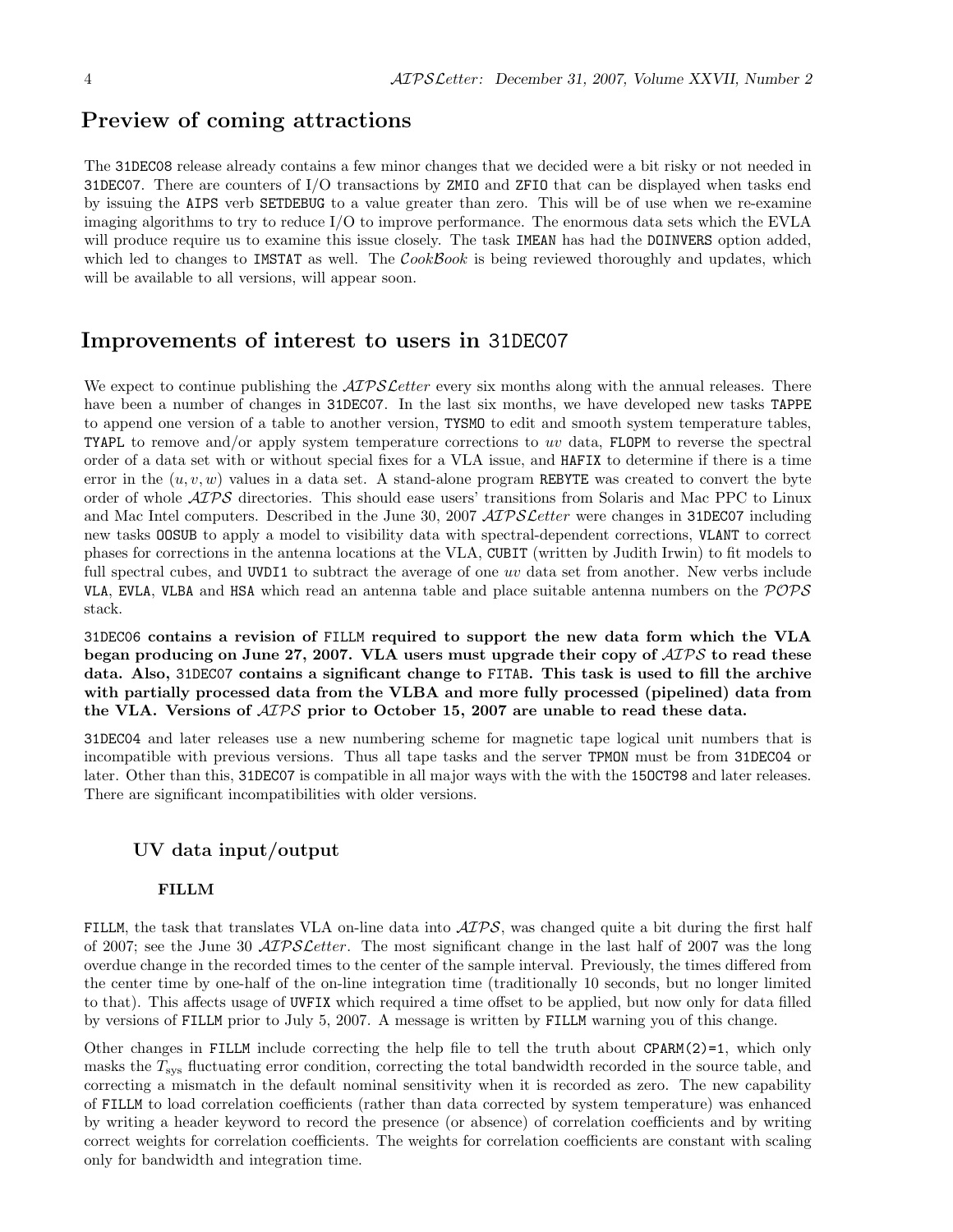#### FITAB

FITAB writes visibility data in the form of FITS binary tables rather than the old, and now mildly deprecated, random groups form. The fact that the details about the visibility data including numbers of samples, channels, IFs, polarizations, and the like are not available to the reading program until after it has had to swallow history, antenna, calibration, source, and other tables made construction of reading programs for this form difficult. When FITAB was first written, it was decided to take a short-cut and actually provide the needed information in the main header in the form of special  $\mathcal{AIPS}$  HISTORY cards. Unfortunately, when a non- $\mathcal{A} \mathcal{I} \mathcal{P} \mathcal{S}$  software package sees these data, it should save these history cards and re-emit them with output data and/or images. Then when  $\mathcal{AIPS}$  re-encounters the data, these history cards are used even though they no longer correctly represented the data. Data reading programs were changed to reduce their use of HISTORY AIPS cards in some circumstances and so to reduce the likelihood of this error arising.

But, to avoid the error entirely, versions of FITAB after October 15, 2007 no longer take this short-cut. Corresponding versions of UVLOD, FITLD, and PRTTP were created to handle this more difficult case. VLBA data first appear in the archive not in raw correlator form but in a mildly processed form written by FITAB. The raw data arrive in the archive substantially later. Thus, VLBA users will need to update to the full frozen version of 31DEC07. Additionally, the  $\mathcal{AIPS}$  VLA pipeline is being run on many VLA observations with its results available in the archive. The visibility data also use **FITAB**, so any users of these processed VLA observations from the archive will also need the last version of  $\mathcal{AIPS}$ .

## Calibration application

#### VLA  $u, v, w$  error

Deep wide-field 21-cm observations of a particular direction made at two widely-spaced epochs have revealed an apparent error in the VLA on-line computation of  $(u, v, w)$  used by  $\mathcal{ATPS}$  in imaging and other operations. The error appears to have crept in sometime in 2004 and to have remained until the ModComps were replaced with modern computers and new software at the end of June 2007. The most probable nature of the error is an offset in time of 10 seconds between the recorded  $(u, v, w)$  and the correct ones. The new  $\mathcal{AIPS}$  task HAFIX is available to you, if you wish, to study this error in your data. However, simply running UVFIX on your data set prior to imaging will correct any error. Be careful about the offset in time needed by UVFIX for data loaded by versions of FILLM prior to 31DEC07 July 5 (see above).

#### SPLIT and SPLAT errors

Several errors in the frequencies written by SPLIT and SPLAT when averaging channels in multi-channel data sets were discovered. A fairly recent error caused the frequency increments in the FQ table to be wrong when written by **SPLAT** and also to be wrong out of **SPLIT** when the initial increments were not identical. An error of long-standing was made by SPLIT when averaging channels with BCHAN > 1, while still writing a multi-channel output file. These errors can cause smearing when doing bandwidth synthesis imaging as well as an image scaling error. The two tasks also did not change the reference frequency when averaging all spectral channels (but not IFs) although that will cause a simple scaling error in imaging. There was also an error in the number of words copied which certainly caused some loss in accuracy of compressed data and, depending on compilers, could have caused rather more serious consequences.

#### TY tables

Amplitudes in interferometers with digital correlators are found by measuring a correlation coefficient and a system temperature and multiplying the two. Errors in the latter directly cause errors in the visibilities. During the VLA-EVLA transition, we have found "peculiarities" in the measured "nominal sensitivities" used to scale the correlation coefficients to visibilities in Jy. There are occasional, really bad, values and more noise than one would hope. There is an interactive editing task called SNEDT which will allow one to modify a TY table. However, for 31DEC07, we have written two new tasks. The first is TYSMO which copies a TY table to a new one while median-window filtering out the bad samples and replacing them and/or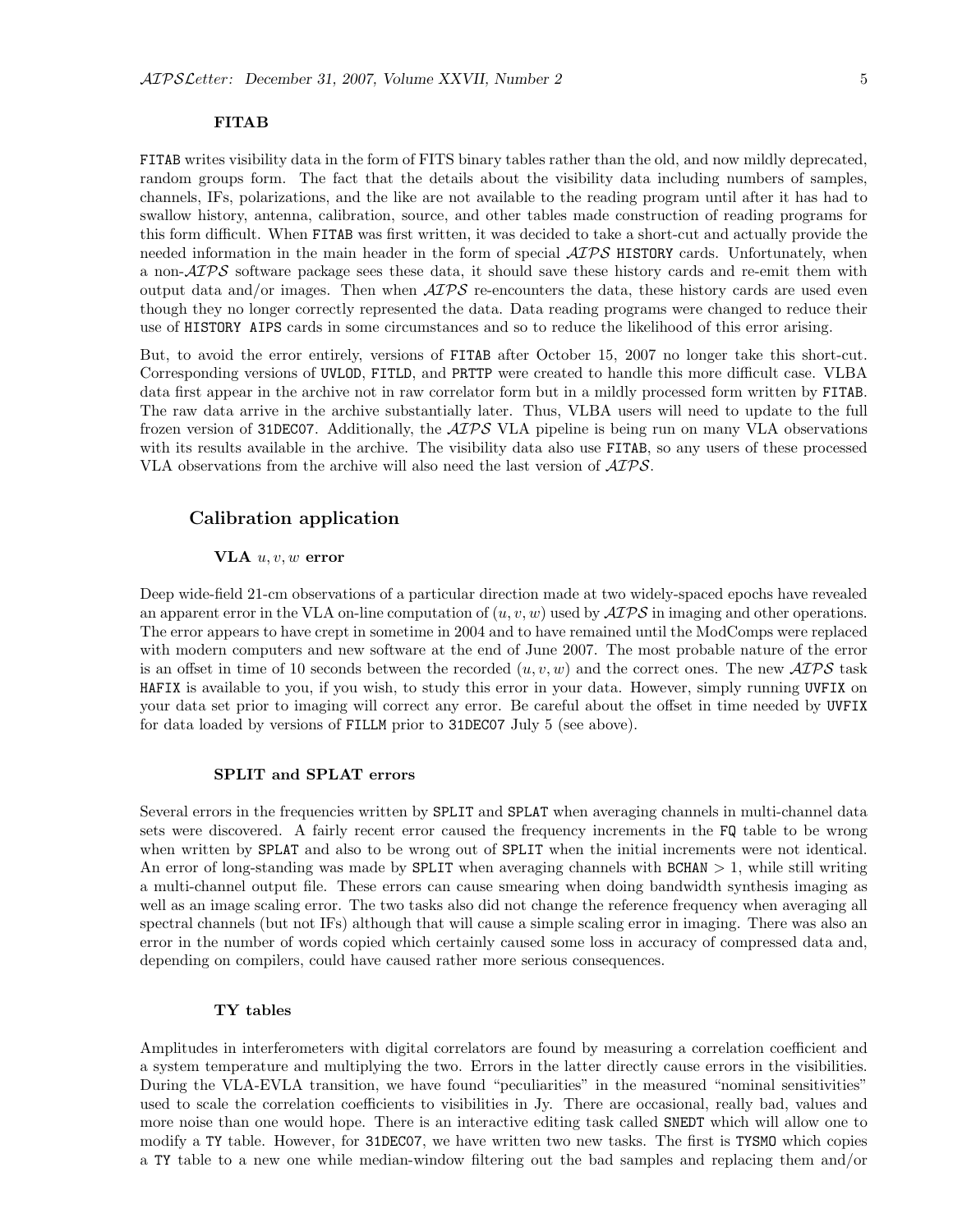the good samples with time-smoothed values. The second is TYAPL which will remove one TY table from a visibility data set and replace it with another, presumably smoothed and edited, TY table. This, combined with FILLM's new ability to write correlation coefficients rather than scaled visibilities, will allow new tools for the user to evaluate this crucial step in calibration.

#### Miscellaneous

- 3C147 21-cm calibrator model was installed in the usual place (\$AIPSTARS). We now provide complete models for 3C48, 3C138, and 3C286 (at all VLA bands except for P and 4) and some models for 3C147 (K, L, Q, U).
- 3C286 X-band model had a mysterious error causing all Clean components to be shifted by one pixel.
- UVAVG was changed to set time intervals for TB sorted data from the first sample of the interval. For BT data, it still uses its old method of using intervals which are integers times YINC within each day. The full set of calibration and flagging options was added and the 'SUBT' operation was removed. The averaging buffer is now dynamic and so can handle any reasonable size data set.
- CORER was changed to support calibration and flagging of the input data set.
- TI2HA was changed to support calibration and flagging of the input data set, including allowing the input to be multi-source. Only one source may be output. STUFFR was changed to allow DOCALIB and FLAGVER, although both will use the highest version gain and flag tables in each input file if invoked.
- AVSPC was given the full range of calibration and flagging functions.
- DIFRL was given the full range of calibration and flagging functions.
- NX tables are now created and populated by many of the above tasks as well as UVCOP, FUDGE, UVMTH, UVLSF and FLGIT as they proceed. This avoids the need to run INDXR under many circumstances.
- BL tables were seldom used previously and so were overlooked when tables were edited for data selection while being copied. The VLA-EVLA transition has encouraged the use of BLCAL and thus led to this and other corrections affecting BL tables.
- Polarization calibration application was found to have a serious error when the application task called the data read initialization for a second time. Fortunately, this error affected only equatorial telescopes (*i.e.*, WSRT) and so did not affect a large number of  $\mathcal{AIPS}$  users.

#### Data editing

OUTFGVER is a new adverb which has appeared in most, if not all, visibility-data editing tasks. This allows the users to specify whether the new flags will be written to an existing flag table or to a new table which will also include any flags applied on input. If OUTFGVER if  $\leq$  0 or  $>$  FG<sub>max</sub>, then a new flag table will be created with version  $FG_{\text{max}} + 1$  and the input flag table (FLAGVER) if any will be copied to it along with any new flags. If OUTFGVER specifies an existing table, then FLAGVER is not copied to it even when FLAGVER  $\neq$ OUTFGVER. Tasks TVFLG, SPFLG, DEFLG, FLAGR, EDITR, EDITA, UVMLN, WETHR, and WIPER were changed in this fashion. Other tasks which had more extensive changes are described below.

- IBLED was changed to use OUTFGVER on single- and multi-source data. It no longer will apply flags and copy single-source data sets. The options PREV BASELINE and FLAG ALL TIME were added and the FLAG INTERACTIV option was made to work correctly. It now switches IFs with no question when possible. (EDITR remains the interactive editing task of choice in most circumstances.)
- CLIP is the new name for CLIPM, which is the task users should have been using. It has the full calibration and flagging input options include STOKES which was previously omitted. It handles singleand well as multi-source files writing OUTFGVER. The old CLIP task was removed.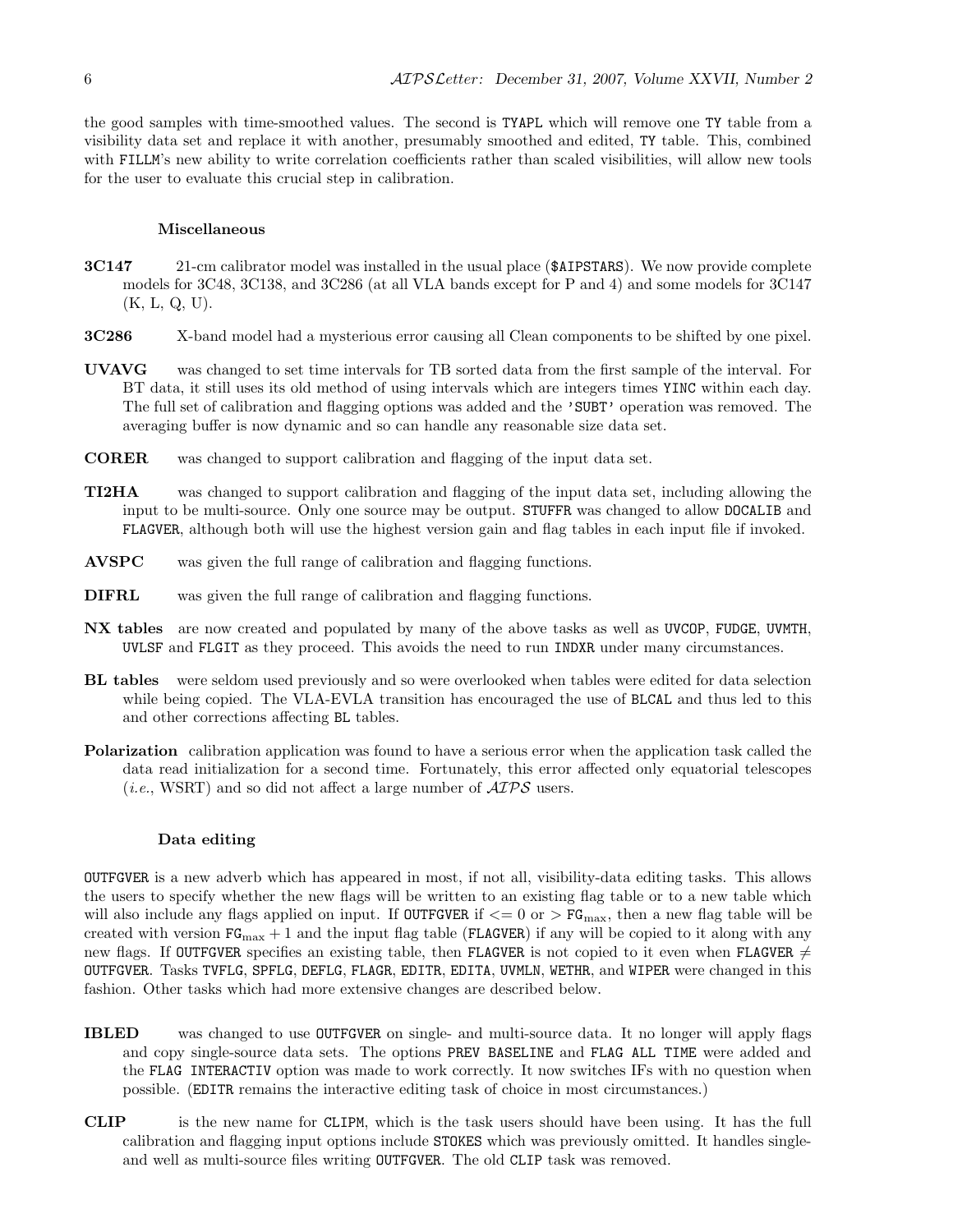- UVFLG was rewritten to support flagging by source elevation correctly. It now writes OUTFGVER with no input FLAGVER. Flagging in place was dropped, making adverbs BDROP, EDROP, and the previous APARM(1) through APARM(3) obsolete and thereby changing the meaning of the APARMs. Improved the writing of the history file including adding more information and removing mis-information.
- FLGIT was given the adverb OUTFGVER, but will still write out a new edited data set when OUTFGVER  $\leq 0$ .
- EDITR and EDITA now both support OUTFGVER as do SCIMG and SCMAP which also use the edit class. NEXT ANTENNA and NEXT BASELINE were changed to get new antennas/baselines rather than recycle old ones. ENTER IF was made friendlier in crowded display modes.
- CORER was made to support OUTFGVER and to offer the choice of printing or not and of write a flag table or writing out the edited data. It also acquired all the calibration and input flagging options.

#### Other uv-data changes

- FLOPM is a new task written to handle a temporary error made in the VLA-EVLA transition in which sidebands were confused. This 'VLAE' mode, reverses the order of the spectral channels and the sign of the phase, but leaves everything else untouched. The default mode, which was requested by another user, reverses the order of the spectral channels and fixes all of the header and FQ table accordingly while not messing with the sign of the phase.
- UVLSF was also changed in an attempt to assist with another transition difficulty, in this case with spectral aliasing on EVLA-EVLA baselines affecting narrow bandwidths. It will now fit up to fourthorder orthogonal polynomial baselines and has the option to add the continuum back to the spectral data. A long-standing error in flagging on rms was corrected.
- DBCON was fixed for errors when converting one of the data sets to true Stokes when that data set is compressed.
- OOSUB and UVSUB use CHANNEL to mean to subtract or divide the data of that channel but to copy all channels, leaving the rest unchanged. Clarified this in the code and documentation and fixed OOSUB to handle compressed data and copy tables.
- MATCH was corrected to take header information for antenna, source, and frequency tables from the input file rather than the master file.
- UVHOL was changed to handle polarization states other than the usual RR, LL, RL, LR. Options to average data to all the reference antennas and/or to average in time within a pointing were also added. Adverbs BCOUNT and UVRANGE were dropped and the default of BDROP was changed to zero.
- UVDIF was changed to allow the two files to have different states of compression. It is still pretty fussy about which data sets it is willing to compare.
- Averaging of visibility data was found to ignore weights in several OOP routines. Corrected this, which affects tasks CL2HF, UBAVG, SCIMG, and SCMAP.

## Imaging and analysis

- **FLATN** was corrected; it was writing out noise and weight images *squared* rather than with the correct scale.
- COPIXEL was given the ERROR output adverb so that coordinates which are not on, or are illegal for, the image can return a suitable indicator without stopping a script.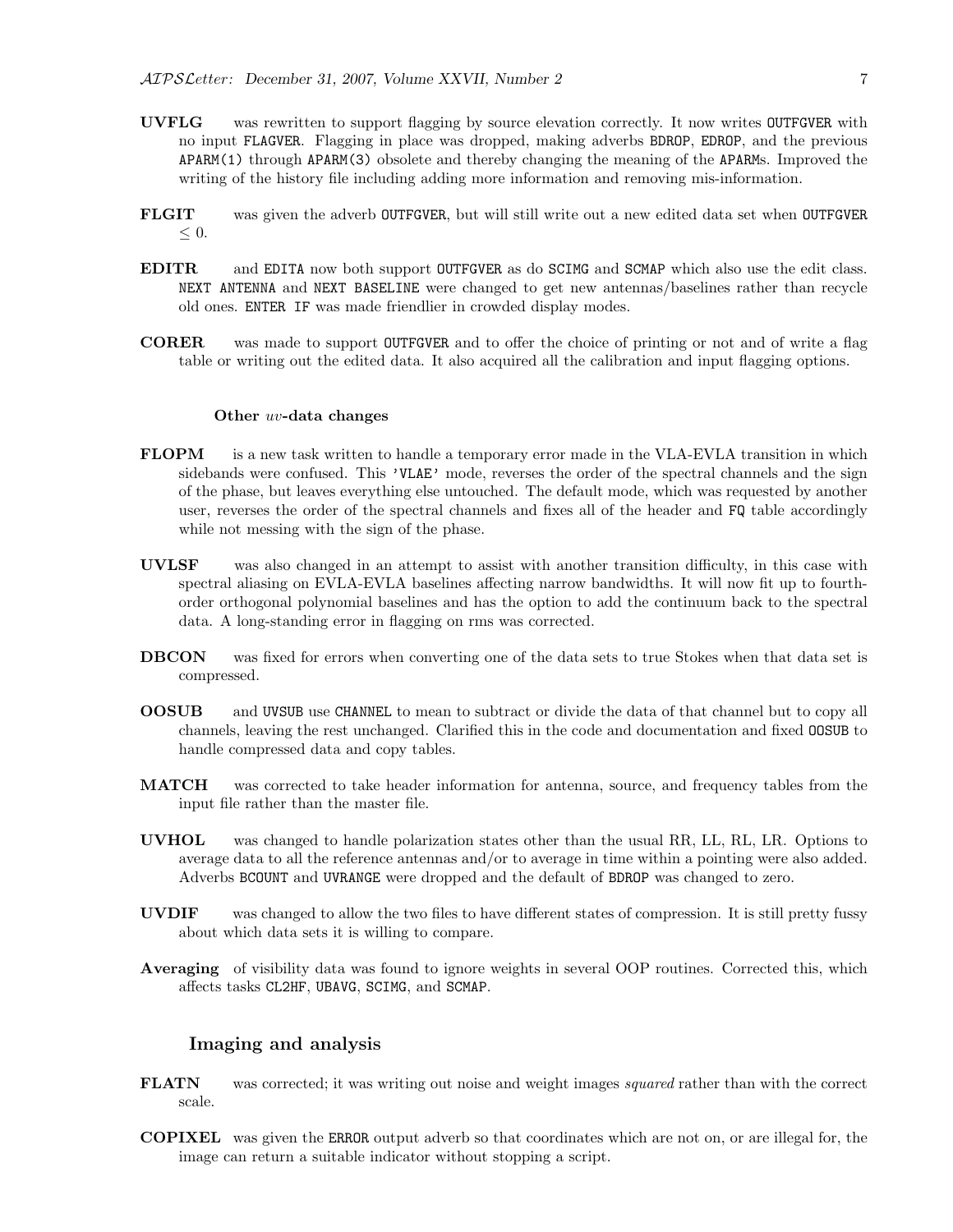## Plotting

- VPLOT has a new default SYMBOL, uses adverb FACTOR to scale the plotted symbols and optionally connect the symbols with lines, to offer hour angle, elevation, azimuth, and parallactic angle axes, to plot ratios of true STOKES types, to allow averaging for all axis types, and to do time averaging over normal rather than integer-step intervals (same correction as UVAVG above).
- TVCPS has an option to read a full image from disk, rather than plot only the subimage which fits on the TV. It was fixed to make a correctly-colored plot when multiple images are involved.
- Slice plots default to the min/max of the slice itself, but then used the full image max/min for scaling the plot internally. If the slice flux range is small compared to the image flux range, this causes no end of trouble. Changed all slice plots to ignore the image max/min, fixed them to pass the scaling information in the image catalog header, and fixed the TV slice plotting verbs to use the current size of the TV rather than its full size.

## Miscellaneous

- TAPPE is a new task to append two tables, then sort the result and eliminate duplicate rows. TABED with **OPTYPE** 'COPY' does a selective append operation, but does not do the sort and elimination steps.
- REBYTE is a stand-alone program to convert a disk directory full of  $\mathcal{AIPS}$  data files to the opposite byte order. Almost all of the conversion is done with full knowledge of the file formats. Only PL file headers and TPUT/TGET and SAVE/GET files are converted with the assumption that four printable characters in a row must be an actual character string. For floating-point variables, this has a 2% chance of being wrong. The RUN WRTPROCS procedures WRTDISK and READISK offer another approach, through FITS-disk files, to this conversion. They make no attempt to preserve plot and slice files nor the TPUT/TGET and SAVE/GET files. Note, however, that the SAVE/GET files may be preserved fully via SG2RUN with either approach.
- **Batch** jobs in  $\mathcal{A} \mathcal{I} \mathcal{P} \mathcal{S}$  use particularly high  $\mathcal{A} \mathcal{I} \mathcal{P} \mathcal{S}$  numbers. Failures to move to base 36 which affected mostly batch were repaired and several more adverbs are now tested against local system limits rather than generic limits found in the help files. AP-using tasks are now allowed in batch queue 1.
- **gfortran** is the GNU Fortran 90 compiler. It has not worked on  $\mathcal{AIPS}$  in earlier tests, but version 4.2.1 was found to produce working load modules on an AMD computer. They run faster than those produced by g77 3.4.4, eliminating the slight advantage that the Intel compiler had on AMDs.
- Linux kernels beginning with 2.6.19 (RedHat 2.6.9-55) and continuing until 2.6.23.1 (RedHat 2.6.9- 61) had what appeared to be a race condition in the automounter. If an open occurred to mount a file system while it was being un-mounted due to a timeout, the file system could appear to be empty, leading to erroneous "file does not exist"  $\mathcal{AIPS}$  error completions.

# Patch Distribution for 31DEC06

As before, important bug fixes and selected improvements in 31DEC06 and 31DEC07 can be downloaded via the Web beginning at:

### http://www.aoc.nrao.edu/aips/patch.html

Alternatively one can use *anonymous* ftp to the NRAO server ftp.aoc.nrao.edu. Documentation about patches to a release is placed on this site at pub/software/aips/release-name and the code is placed in suitable subdirectories below this. As bugs in 31DEC08 are found, they are simply corrected since 31DEC08 remains under development. Corrections and additions are made with a midnight job rather than with manual patches.

The patch system has changed because we now have binary installations. We now actually patch the master copy of the frozen version. This means that a MNJ run on 31DEC06 after the patches listed below will fetch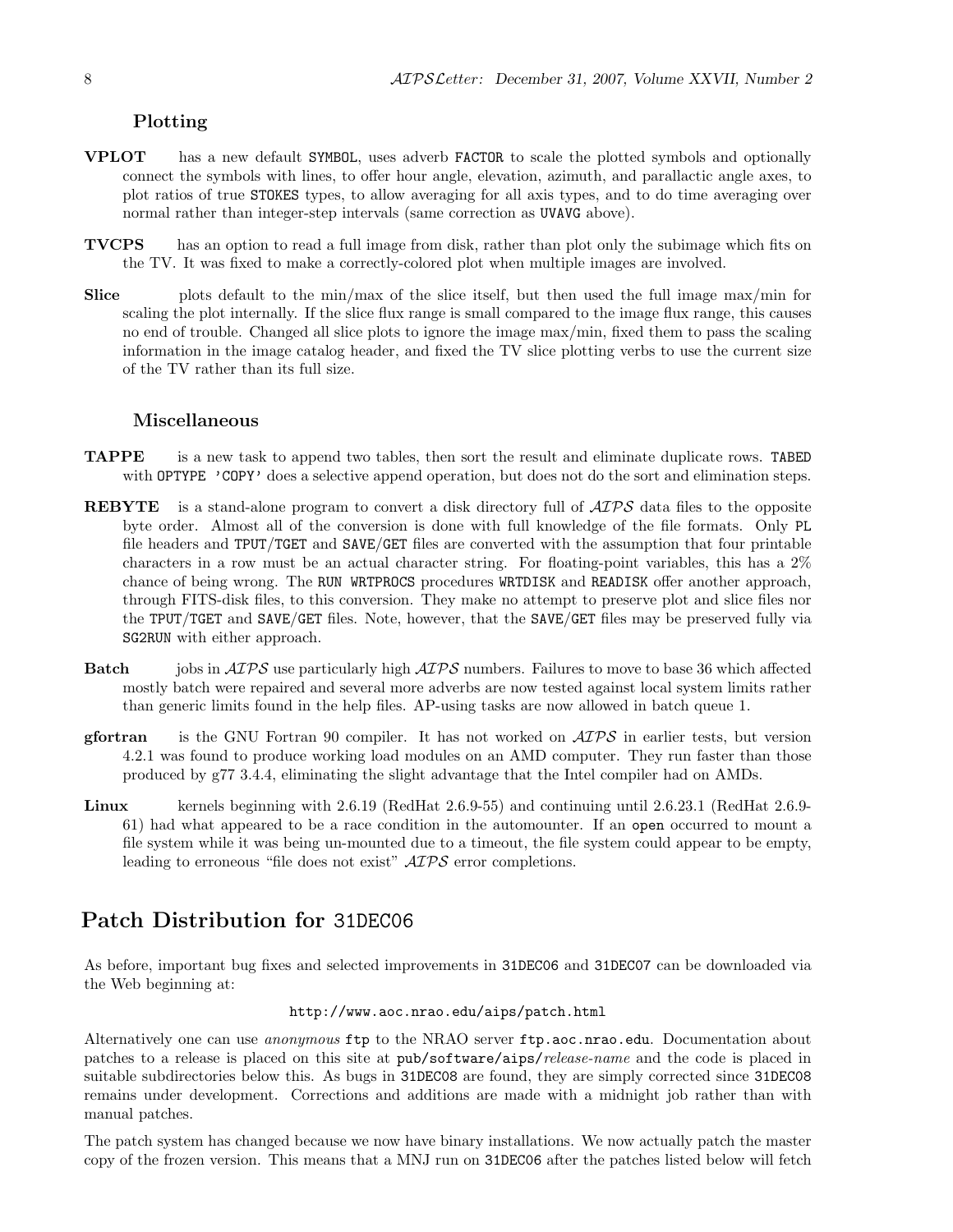the corrected code and/or binaries rather than failing. Similarly, patches announced for 31DEC07 during the next year will be available via MNJ as well as ftp. Installations of 31DEC06 and 31DEC07 after the patch date will contain the corrected code.

The 31DEC06 release is no longer available for installation. It had a number of important patches. They are

- 1. CALIB handled scan times badly when averaging within a scan 2007-01-02
- 2. UPDCONTROL in the MNJ used obsolete syntax for sort 2007-01-10
- 3. UVFIX did not contain the latest leap second 2007-02-27
- 4. CLCOR operation SUND did not work 2007-02-27
- 5. VBGLU did not handle the PC table STATE column correctly 2007-02-27
- 6. CVEL had a bad call sequence which could cause an abort 2007-02-27
- 7. SNSMO had a bad call sequence which could cause bad smoothing of rates including flagging them 2007-04-26
- 8. UVFIX had a frequency error for uncompressed data only and CLCOR had a minor conceptual error both affecting phases after a position shift 2007-04-26
- 9. BLCAL and UVFND set the integration time to one day, causing bad amplitude calibration when there were rates and delays 2007-04-26
- 10. aips.l man page was lost 2007-05-04
- 11. FILLM skipped a record at ends of file which could lose a data sample and possibly cause confusion if the mode changed 2007-05-24
- 12. SPLIT lost the calibration flags when a source was not found so that later data did not have calibration applied 2007-06-10
- 13. SNPLT lost data from phase plots of PC tables due to failure to check for wraps and got hour angles wrong by 6 hours 2007-06-14
- 14. FILLM used a blank in the middle of some station names, confusing other software packages 2007-06-16
- 15. BLAVG scaled by the sum of the weights once too often, giving bad output amplitudes very dependent on whether the weights were calibrated 2007-09-05
- 16. FILLM used 2 different defaults for a nominal sensitivity recorded as 0.0. This led to bad weights. 2007-09-28
- 17. SPLAT set the wrong IF frequencies whenever channels were averaged to make a multi-channel output. SPLIT had a similar error, but only when the channel increments were different in different IFs. 2007- 10-15
- 18. SPLIT set the wrong frequency reference pixel when averaging channels and BCHAN was not 1 and messed up the FQ offsets when the IF increments were not the same. 2007-10-23
- 19. SPLIT and SPLAT copied and computed on too many correlators, leading to buffer overruns and less than optimal scaling for compressed data. 2007-11-06